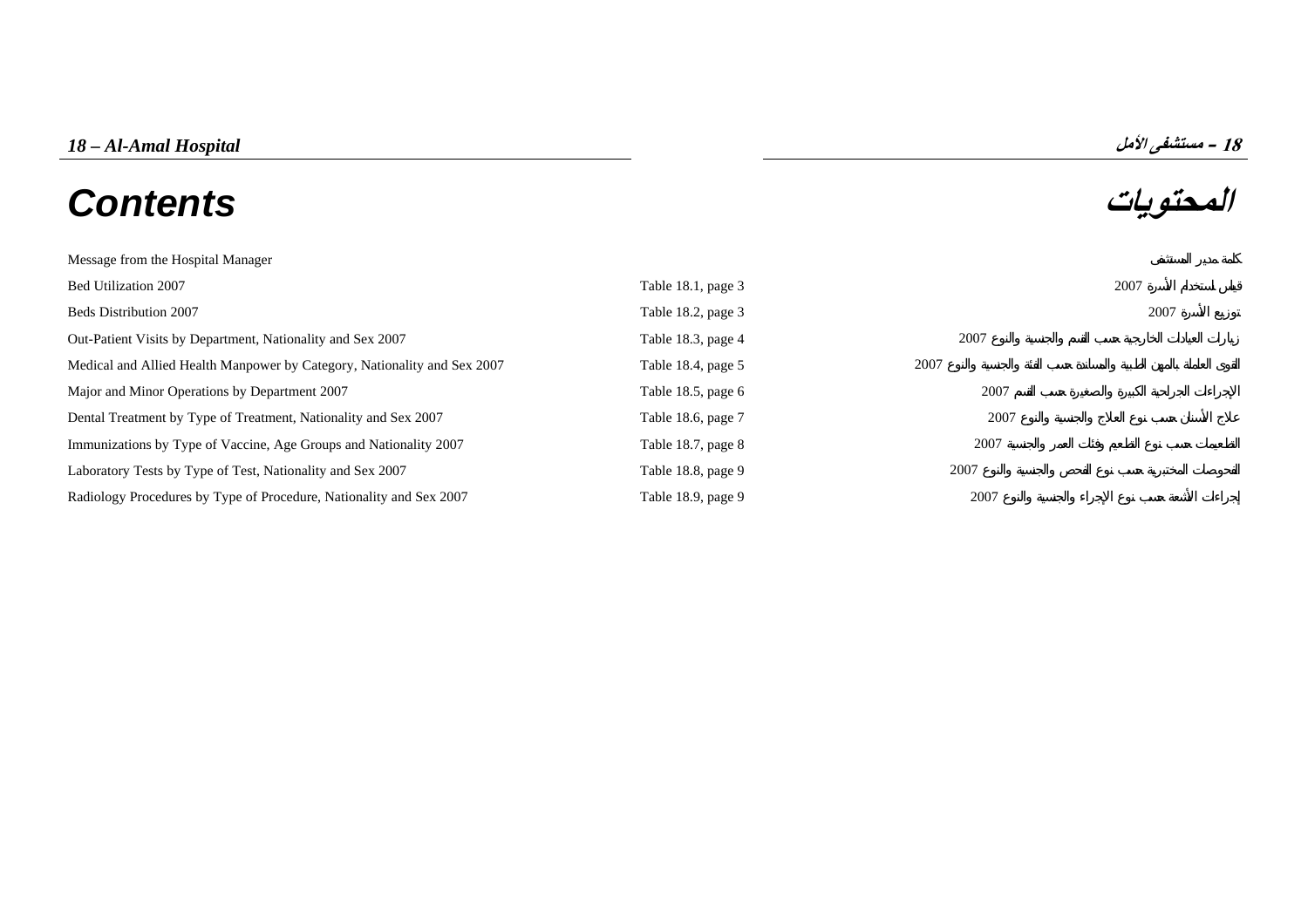# **Al -Amal Hospital From the Manager's Desk**

<span id="page-1-0"></span>Al-Amal Hospital, a state of the art quality but cost efficient hospital was commissioned in Hamad Town on 13<sup>th</sup> July 2007. The major beneficiaries of this planned 35 bedded (presently 20 beds commissioned) has been the local residents residing in Hamad Town, Buri , Karzhakahn, Dumistan, Hamla and surrounding villages in this governorate.

The hospital boosts of 2 modern operation theatres meeting the latest MOH quality standards, 2 labour room suites in the maternity section, a new born nursery,2 bedded ICU and a 3 bedded accident and emergency apart from triage and ambulance facility. This infrastructure has quality support facilities like CSSD, manifold rooms with central oxygen etc.

The major Departments of this hospital are

- General Medicine
- Pediatrics & Child Care
- Physiotherapy
- Ultrasound scanning
- Dental Care
- X-Ray, Laboratory

With the support of

- •Qualified doctors,
- •New generation ambulance for patient transfer,
- •24 hrs pharmacy,
- $\bullet$ 24hrs working 'Emergency' Department.

# The Hospital provides

- Executive Health Checkup Packages, Insurance coverage
- •Special coverage for low income groups, companies and organizations.

The experience of running this hospital has been wonderful with above 90% of patients coming in are Bahrainis residing in adjascent areas. It gives us immense pleasure and satisfaction to have met the needs of a private medical infrastructure in this area thus complimenting the excellent services rendered by the government health centres.

I once again take this opportunity to thank the concerned authorities on behalf of the organization

**Dr. Ramesh P. Managing Director**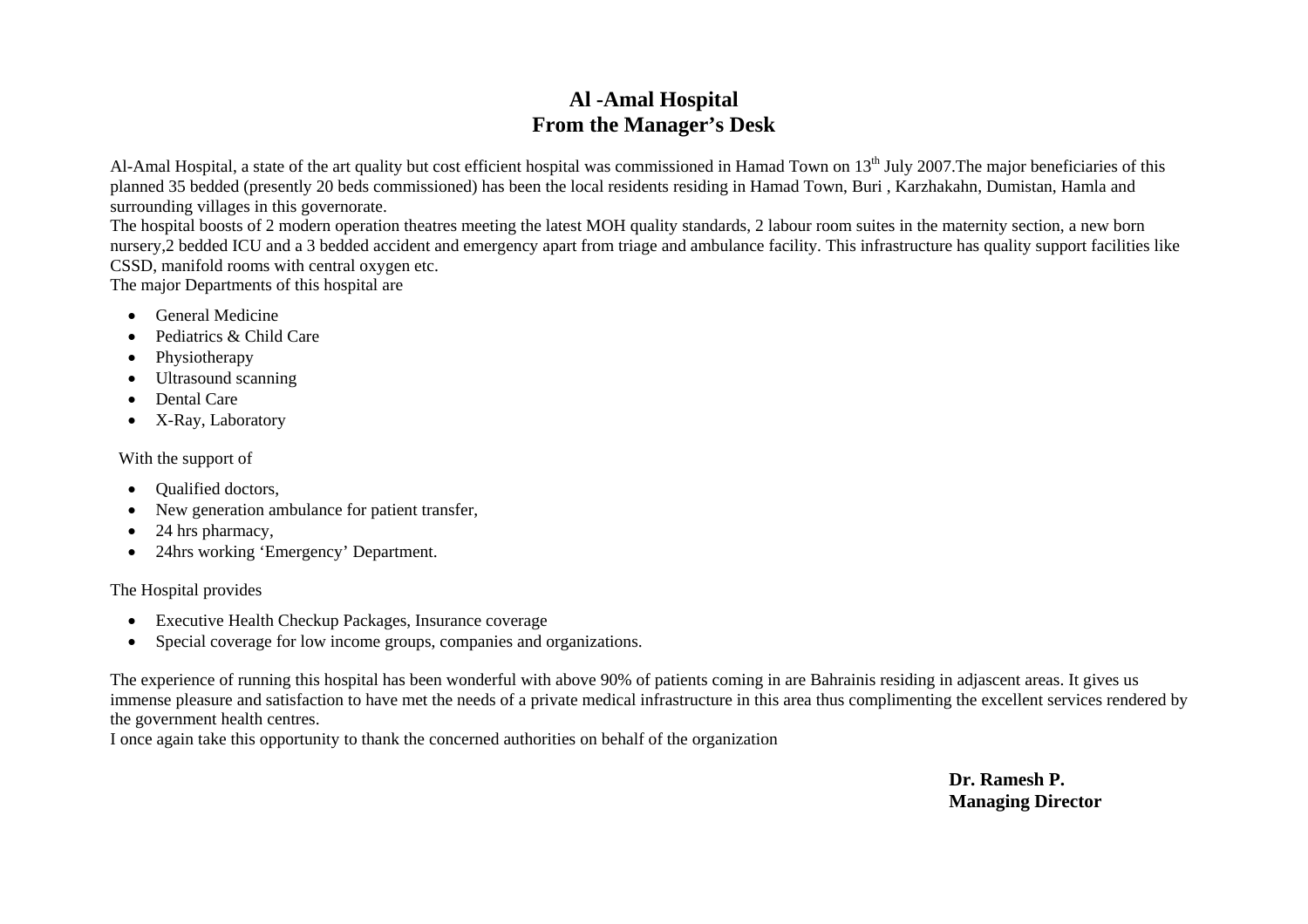| جدول Table 18.1             |  |
|-----------------------------|--|
| 2007                        |  |
| <b>Bed Utilization 2007</b> |  |

<span id="page-2-0"></span>

| <b>Description</b>      | 2007  |
|-------------------------|-------|
| <b>Total admissions</b> | 12    |
| Total discharges        | 12    |
| Number of beds          | 20    |
| Bed days available      | 3,680 |
| Patient days-overnight  | 20    |
| Patients days $<$ 1 day | 53    |
| Total patients days     | 73    |
| Bed occupancy rate      | 2.0   |
| Turnover rate           | 0.6   |
| Turnover interval       | 300.6 |
| Average daily admission | 0.1   |
| Average daily discharge | 0.1   |
| Average length of stay  | 6.1   |

*Note: The Hospital was opened on July 2007 . . 2007* :

#### **2007 Beds Distribution 2007 جدول 18.2 Table**

| Service                          | 2007 |  |
|----------------------------------|------|--|
| General Private Ward             | 18   |  |
| Intensive care unit              | 2    |  |
| <b>Total</b>                     | 20   |  |
| Special Care Baby Unit / Nursery | ົ    |  |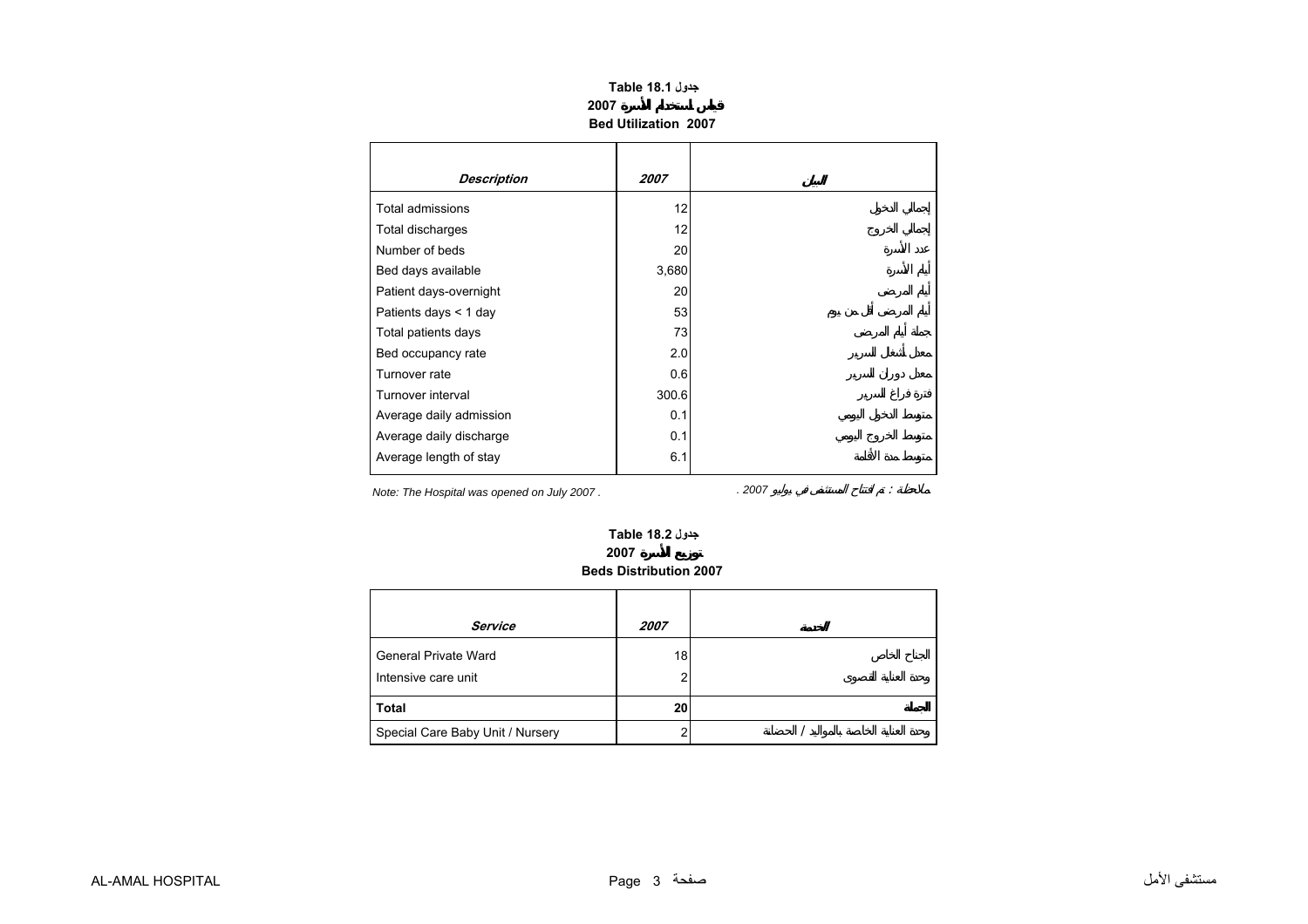**2007**

# **Out-Patient Visits by Department, Nationality and Sex 2007**

<span id="page-3-0"></span>

|                         | <b>Total</b> |        |             | Non-Bahraini |        |           | <b>Bahraini</b> |        |           |  |
|-------------------------|--------------|--------|-------------|--------------|--------|-----------|-----------------|--------|-----------|--|
|                         |              |        |             |              |        |           |                 |        |           |  |
|                         |              |        |             |              |        |           |                 |        |           |  |
| <b>Department</b>       | Total        | Female | <b>Male</b> | <b>Total</b> | Female | Male      | Total           | Female | Male      |  |
| <b>General Practice</b> | 8,840        | 3,027  | 5,813       | 4,210        | 467    | 3,743     | 4,630           | 2,560  | 2,070     |  |
| Dental                  | 1,696        | 926    | 770         | 364          | 114    | 250       | 1,332           | 812    | 520       |  |
| Obstetrics & Gynecology | 324          | 324    | <b>NA</b>   | 89           | 89     | <b>NA</b> | 235             | 235    | <b>NA</b> |  |
| Paediatrics             | 2,565        | ,252   | 1,313       | 425          | 173    | 252       | 2,140           | 1,079  | 1,061     |  |
| Ear, Nose & Throat      | 192          | 78     | 114         | 34           | 8      | 26        | 158             | 70     | 88        |  |
| <b>Total</b>            | 13,617       | 5,607  | 8,010       | 5,122        | 851    | 4,271     | 8,495           | 4,756  | 3,739     |  |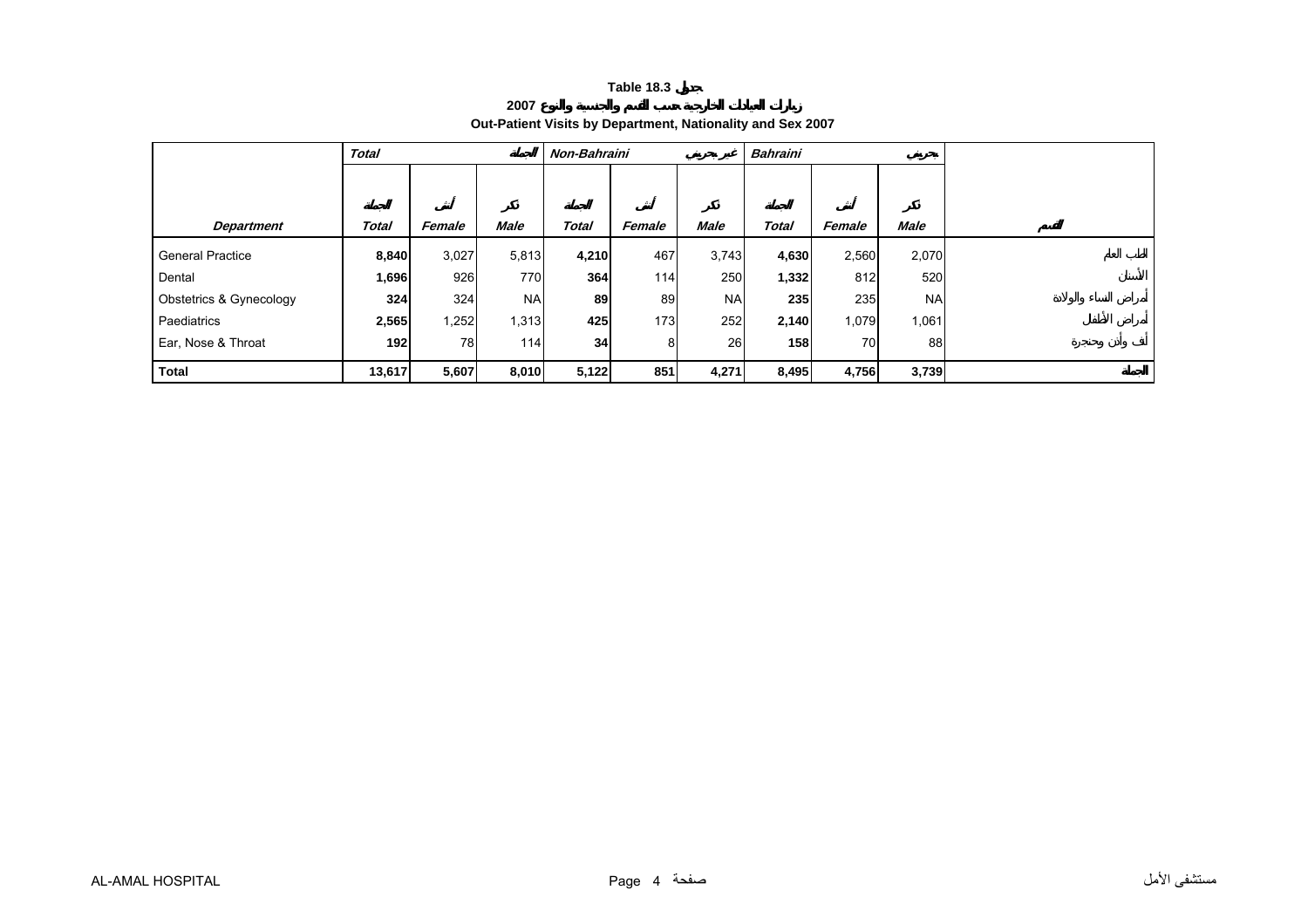#### **جدول 18.4 Table القوى العاملة بالمهن الطبية والمساندة حسب الفئة <sup>و</sup> الجنسية <sup>و</sup> النوع <sup>2007</sup> Medical and Allied Health Manpower by Category, Nationality and Sex 2007**

<span id="page-4-0"></span>

|                                           | Non-Bahraini    |                |      | <b>Bahraini</b> |        |      |              |        |      |  |
|-------------------------------------------|-----------------|----------------|------|-----------------|--------|------|--------------|--------|------|--|
|                                           |                 |                |      |                 |        |      |              |        |      |  |
|                                           |                 |                |      |                 |        |      |              |        |      |  |
| Category                                  | Total           | Female         | Male | <b>Total</b>    | Female | Male | <b>Total</b> | Female | Male |  |
| Physicians                                | 13 <sub>l</sub> |                |      | 12              | 6      | 6    |              |        |      |  |
| Dentists                                  |                 |                |      | $\mathbf{2}$    |        |      |              |        |      |  |
| Pharmacists & Technicians                 |                 | $\overline{2}$ |      | 3               |        |      |              |        |      |  |
| Nurses*                                   | 16              | 16             |      | 16              | 16     |      |              |        |      |  |
| <b>Practical Nurses</b>                   |                 |                |      |                 |        |      |              |        |      |  |
| Dental Hygienists & Technicians           |                 |                |      |                 |        |      |              |        |      |  |
| Laboratory Technologists & Technicians    |                 | 5              |      |                 |        |      |              |        |      |  |
| Radiographers & Technicians               |                 |                |      | $\mathbf{2}$    |        |      |              |        |      |  |
| Physiotherapists, Occupational Therapists |                 |                |      | $\mathbf{2}$    |        |      |              |        |      |  |
| and Technicians                           |                 |                |      |                 |        |      |              |        |      |  |

*\* Nurses excluding practical nurses and other grades below staff nurse .* . : *\**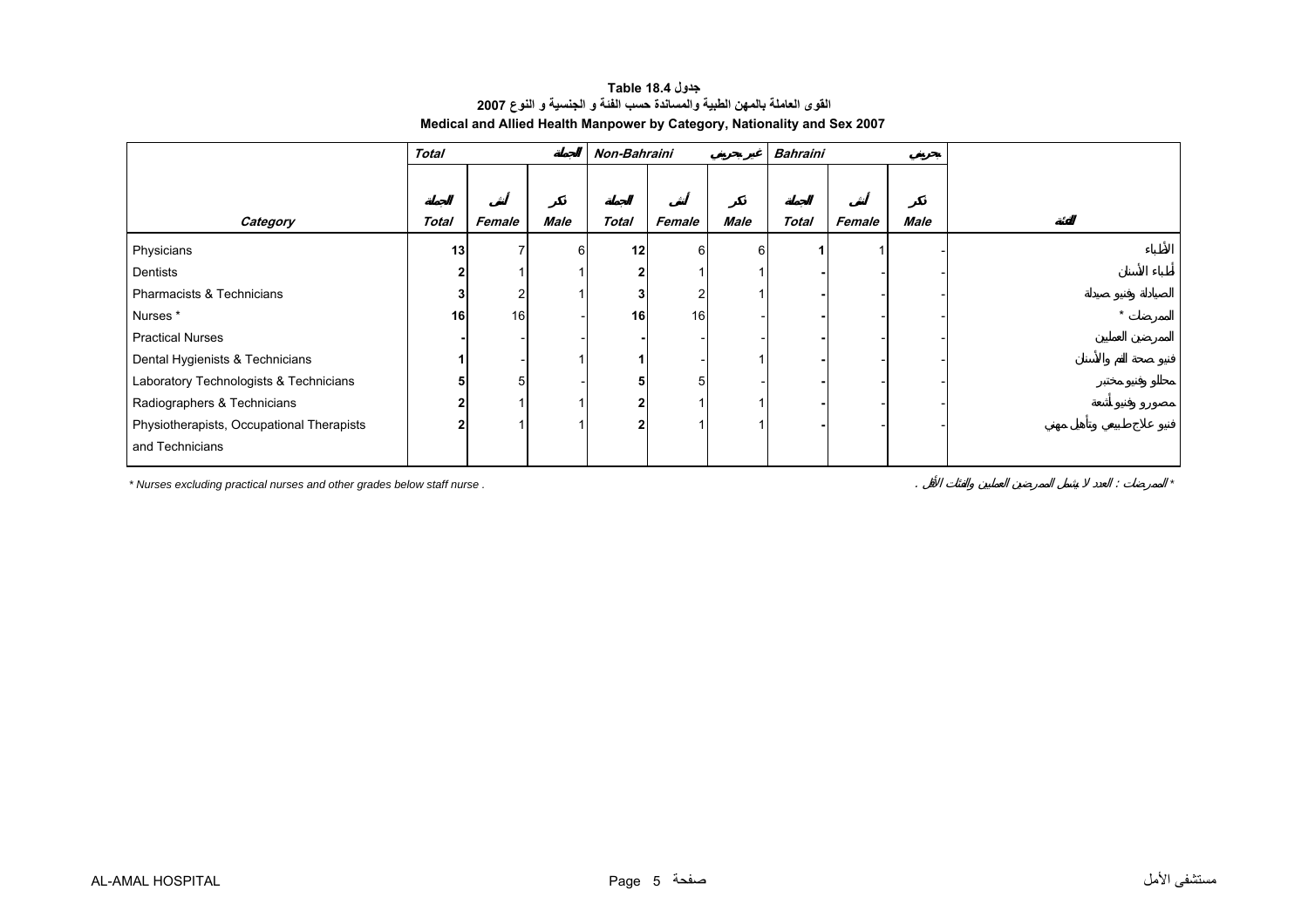#### **2007**

## **Major and Minor Operations by Department 2007**

<span id="page-5-0"></span>

|                         | Procedure Type |              |              |  |
|-------------------------|----------------|--------------|--------------|--|
|                         |                |              |              |  |
| <b>Department</b>       | <b>Total</b>   | <b>Minor</b> | <b>Major</b> |  |
| Paediatrics             | 678            | 678          |              |  |
| Ear, Nose & Throat      | 33             | 33           |              |  |
| Gynecology              | 17             | 17           |              |  |
| Dental                  | 917            | 917          |              |  |
| Endoscopies             | 3              | 3            |              |  |
| <b>General Medicine</b> | 3,466          | 3,466        |              |  |
| <b>Total</b>            | 5,114          | 5,114        |              |  |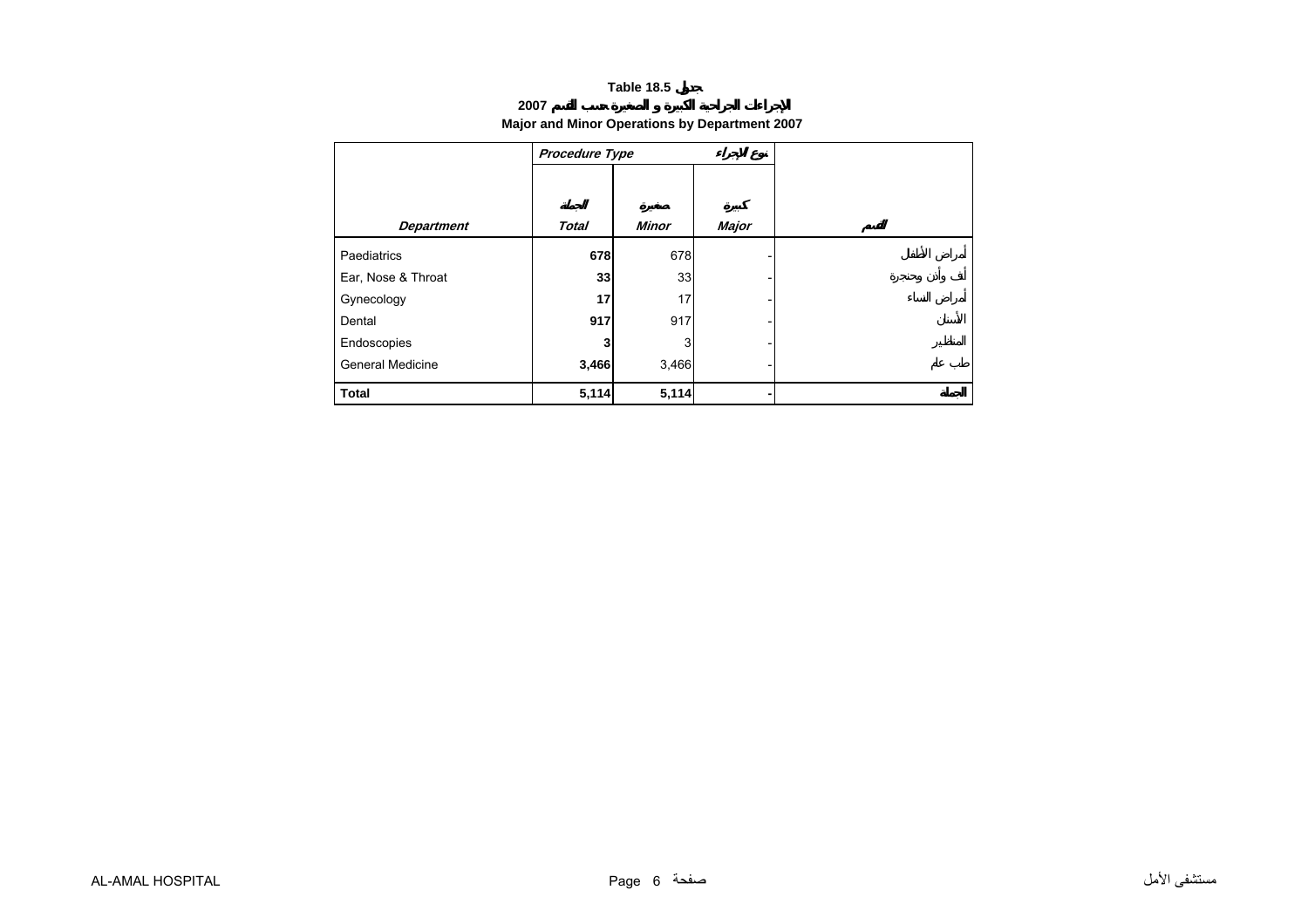**2007**

# **Dental Treatment by Type of Treatment, Nationality and Sex 2007**

<span id="page-6-0"></span>

|                          | <b>Total</b> |        |             | Non-Bahraini    |        |             | <b>Bahraini</b> |        |             |  |
|--------------------------|--------------|--------|-------------|-----------------|--------|-------------|-----------------|--------|-------------|--|
|                          |              |        |             |                 |        |             |                 |        |             |  |
| <b>Type of Treatment</b> | <b>Total</b> | Female | <b>Male</b> | <b>Total</b>    | Female | <b>Male</b> | <b>Total</b>    | Female | <b>Male</b> |  |
|                          |              |        |             |                 |        |             |                 |        |             |  |
| General treatment        | 106          | 48     | 58          | 28              | 8      | 20          | 78              | 40     | 38          |  |
| Gum treatment            | 201          | 94     | 107         | 58              | 26     | 32          | 143             | 68     | 75          |  |
| Nerve                    | 97           | 47     | 50          | 30 <sub>l</sub> | 12     | 18          | 67              | 35     | 32          |  |
| Filling                  | 200          | 80     | 120         | 80              | 35     | 45          | 120             | 45     | 75          |  |
| Extraction               | 176          | 88     | 88          | 61              | 26     | 35          | 115             | 62     | 53          |  |
| Denture                  | 137          | 57     | 80          | 35 <sup>1</sup> | 12     | 23          | 102             | 45     | 57          |  |
| <b>Total</b>             | 917          | 414    | 503         | 292             | 119    | 173         | 625             | 295    | 330         |  |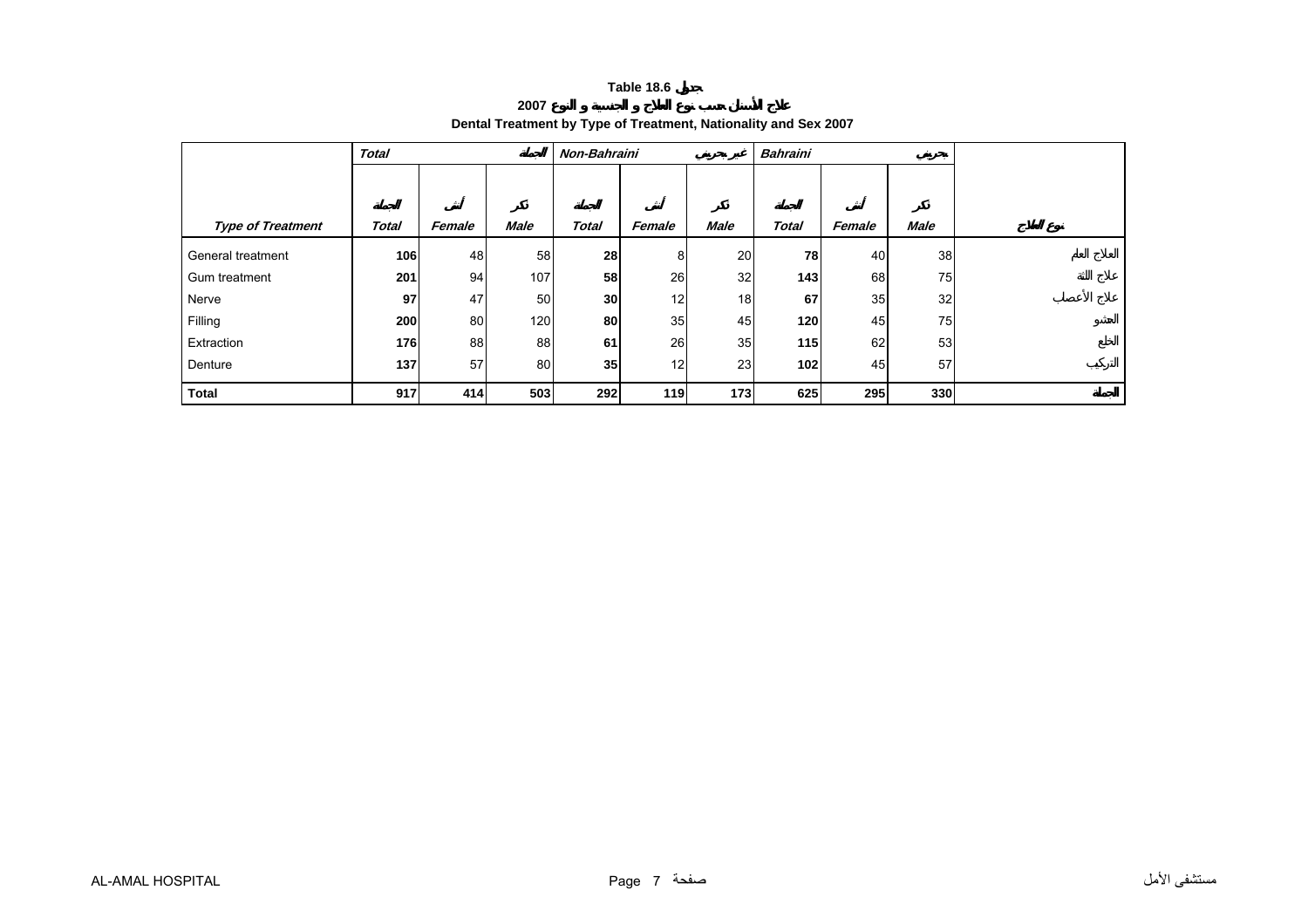**2007**

<span id="page-7-0"></span>

|              | <b>Total</b> |                   |              | $2 - 5$ years   |                 |              | $1 - 2$ years |                   | Below 1 year |           |                   |                                            |
|--------------|--------------|-------------------|--------------|-----------------|-----------------|--------------|---------------|-------------------|--------------|-----------|-------------------|--------------------------------------------|
|              |              |                   |              |                 |                 |              |               |                   |              |           |                   |                                            |
|              | Non-         |                   |              | Non-            |                 |              | Non-          |                   |              | Non-      |                   | Type of vaccine                            |
| <b>Total</b> |              | Bahraini Bahraini | <b>Total</b> | <b>Bahraini</b> | <b>Bahraini</b> | <b>Total</b> |               | Bahraini Bahraini | <b>Total</b> |           | Bahraini Bahraini |                                            |
|              |              |                   |              |                 |                 |              |               |                   |              |           |                   | $\prime$ ( )<br><b>Hepatitis B/DPT/HIB</b> |
|              |              |                   |              |                 |                 |              |               |                   |              |           |                   | ( )                                        |
|              |              |                   |              |                 |                 |              |               |                   |              |           |                   | Dose 1                                     |
|              |              |                   |              |                 |                 |              |               |                   |              |           |                   | Dose 2                                     |
|              |              |                   |              |                 |                 |              |               |                   |              |           |                   | Dose 3                                     |
|              |              | 4                 | $\mathbf{2}$ |                 | $\overline{a}$  |              |               |                   |              |           |                   | Booster 1 dose                             |
|              |              |                   |              |                 |                 |              |               |                   |              | <b>NA</b> | <b>NA</b>         | Booster 2 dose                             |
|              |              |                   |              |                 |                 |              |               |                   |              |           |                   | Poliomyelitis                              |
|              |              |                   | $\mathbf 1$  |                 | 1               |              |               |                   |              |           |                   | Dose 1                                     |
|              |              |                   | <b>NA</b>    | <b>NA</b>       | <b>NA</b>       | <b>NA</b>    | <b>NA</b>     | <b>NA</b>         |              |           |                   | Dose 2                                     |
|              |              |                   |              |                 |                 |              |               |                   |              |           |                   | Dose 3                                     |
| $\mathbf 2$  |              | 2                 |              |                 |                 |              |               | 1                 |              |           |                   | Booster 1 dose                             |
|              |              |                   |              |                 |                 |              |               |                   |              |           |                   | Booster 2 dose                             |
|              |              |                   |              |                 |                 |              |               |                   |              |           |                   |                                            |
|              |              |                   |              |                 |                 |              |               |                   |              |           |                   | Mumps, Measles, Rubella                    |
| 2            |              | $\overline{c}$    | $\mathbf 1$  |                 | 1               |              |               | 1                 |              |           |                   | Dose 1                                     |
| 1            |              |                   |              |                 |                 |              |               |                   | <b>NA</b>    | <b>NA</b> | <b>NA</b>         | Dose 2                                     |